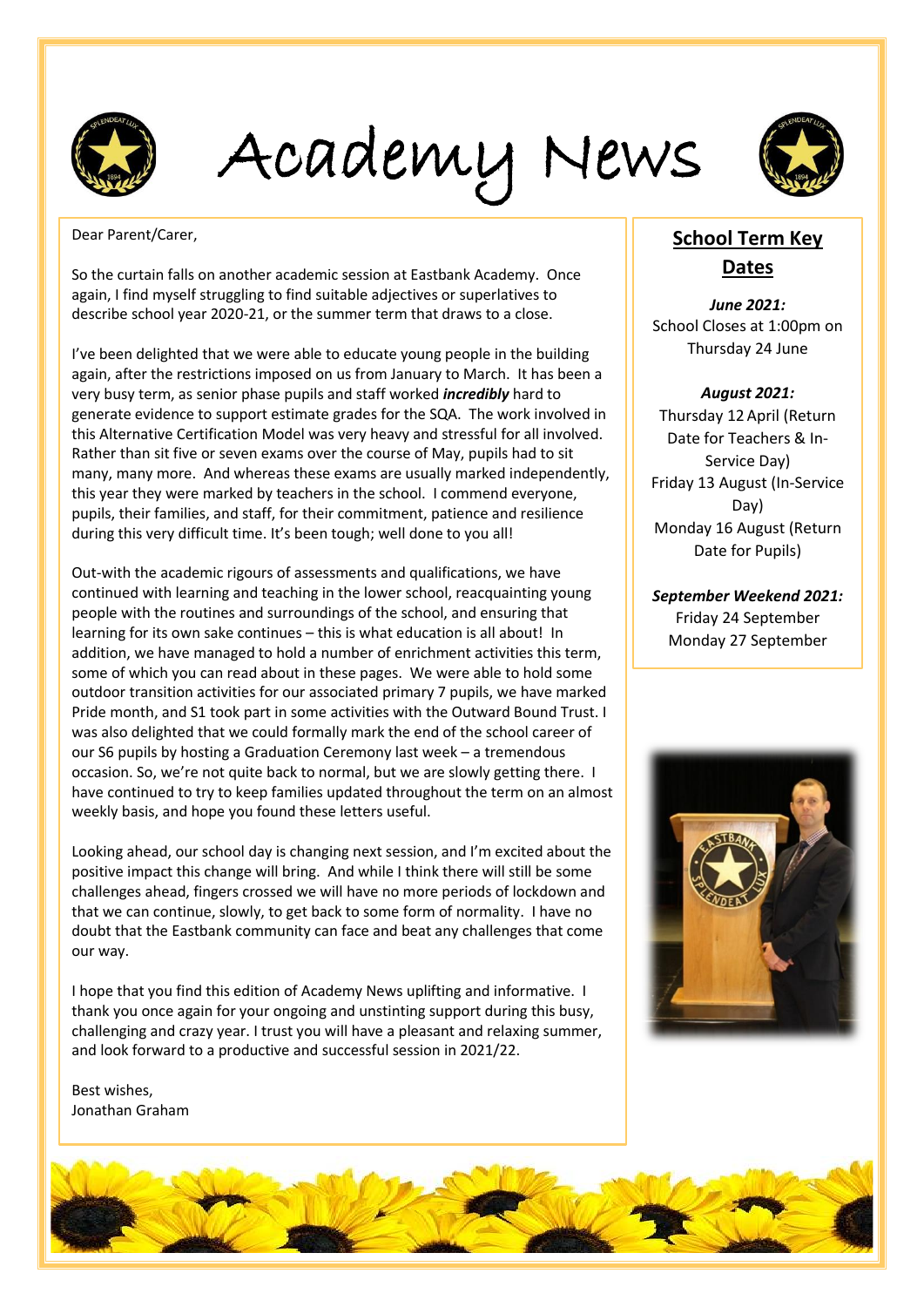## **EASTBANK ACADEMY**



### THE SCHOOL DAY IS CHANGING!

From August, our school day and week will be different. From the start of the new session:

- We will start at 08:50am, as we currently do;
- There will be seven periods every day:
- There will be no morning tutor time;
- There will be a combination of 45- and 50- minute periods;
- Morning break (15 mins) will be at 11:10am;
- Lunchtime will start at 1:05pm;
- We will finish at 3:15pm every day.

The school day will have the same set-up and timings every day of the week. There will be no long-days and short-days. For the visual learners amongst you, the week will look like this:

|             | <b>Mon</b>   | Tue          | Wed          | <b>Thu</b>   | Fri          |
|-------------|--------------|--------------|--------------|--------------|--------------|
| 0850 - 0940 | 1            |              |              |              |              |
| 0940 - 1025 | 2            | 2            | 2            | 2            | 2            |
| 1025 - 1110 | 3            | 3            | 3            | 3            | 3            |
| 1110 - 1125 | <b>BREAK</b> | <b>BREAK</b> | <b>BREAK</b> | <b>BREAK</b> | <b>BREAK</b> |
| 1125 - 1215 | 4            |              | 4            |              |              |
| 1215 - 1305 | 5            | 5            | 5            | 5            | 5            |
| 1305 - 1345 | <b>LUNCH</b> | <b>LUNCH</b> | <b>LUNCH</b> | <b>LUNCH</b> | <b>LUNCH</b> |
| 1345 - 1430 | 6            | 6            | 6            | 6            | 6            |
| 1430 - 1515 | 7            |              |              |              |              |

Please note that come August there will be no morning tutor time. Period 1 lessons will begin at 8:50am prompt and you must be on time for this!

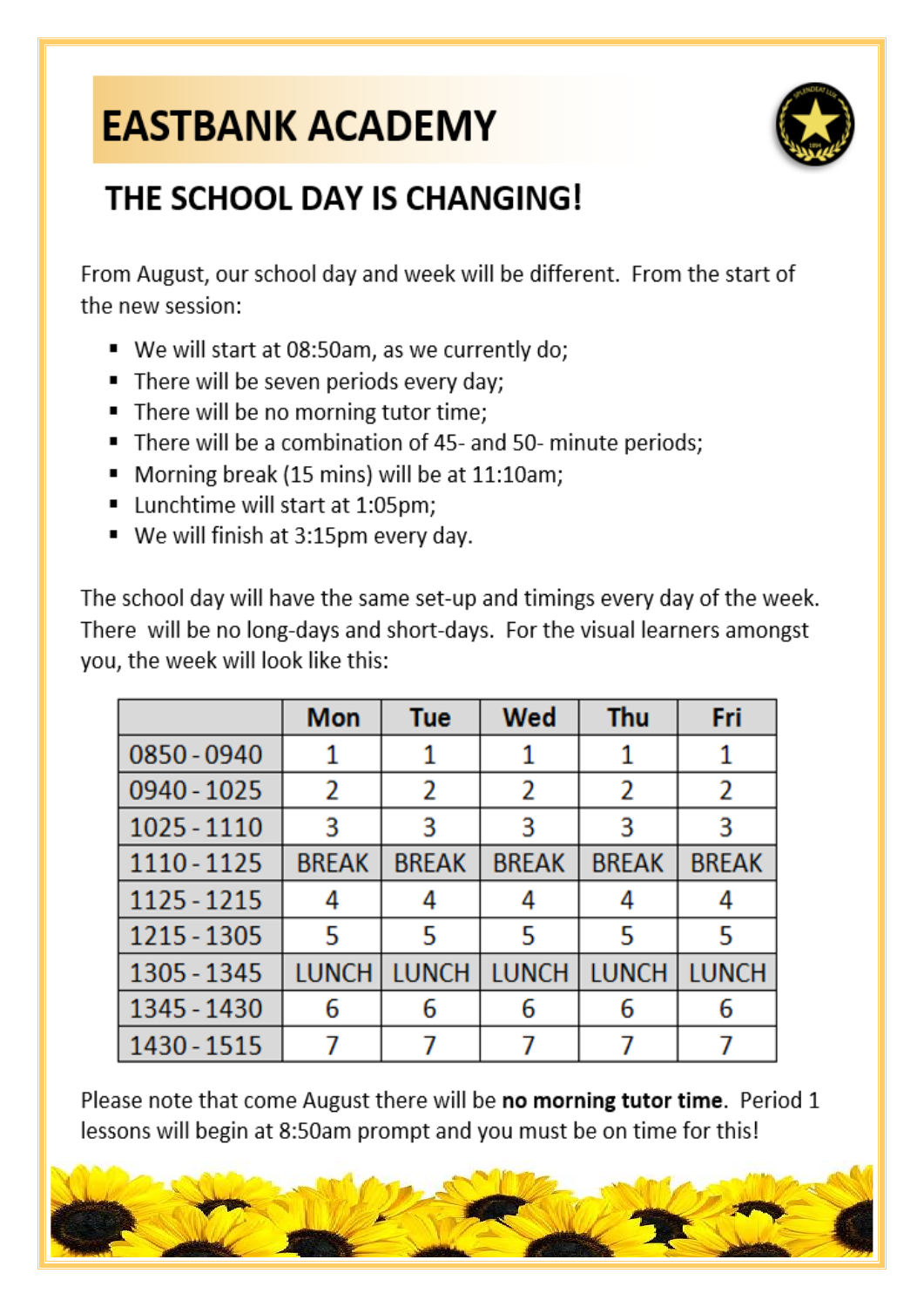#### **Scottish Mathematical Challenge 2020-2021**

who earned a bronze award! A big congratulations to the pupils who participated in the Scottish Mathematical Challenge 2020-21. This challenge is a problem-solving competition which promotes achievement in Mathematics. Great work from Thuy Bui (S1), Alexandra Gostaviceanu (S1), Otito Michael-Nwadiei (S1) and Sophie Jenkins (S2) for completing the Junior Division Challenge. Especially to Thuy and Otito



**S5/6 Music**

The S5/6 music students have worked very hard this term so we had a party in music to celebrate. A big thank you to Michelle He's mum for her amazing cake!



#### **EDT Industrial Cadets Bronze Project**

A group of 4 S2 pupils graduated from their EDT Industrial Cadets Bronze Project on 15 June 2021, having designed a new 'Reinforcement Wi-Fi' concept. They took part in an online celebration, after 12 weeks of lunchtime and after school hard work. Congratulations to Darin, Greg, Brian and Kyle your hard work paid off!



#### **Virtual Police Work Experience**

A huge 'well done' to Megan Dowds (S5) and Calvin Scott (S3) who participated in the virtual police work experience placement this month. It was a week-long placement and the 25 participants from high schools across Glasgow had inputs from the police dog section, mounted branch, road traffic unit, mountain rescue and many more.

Well done to our two Eastbank pupils who contributed really well and made us proud!

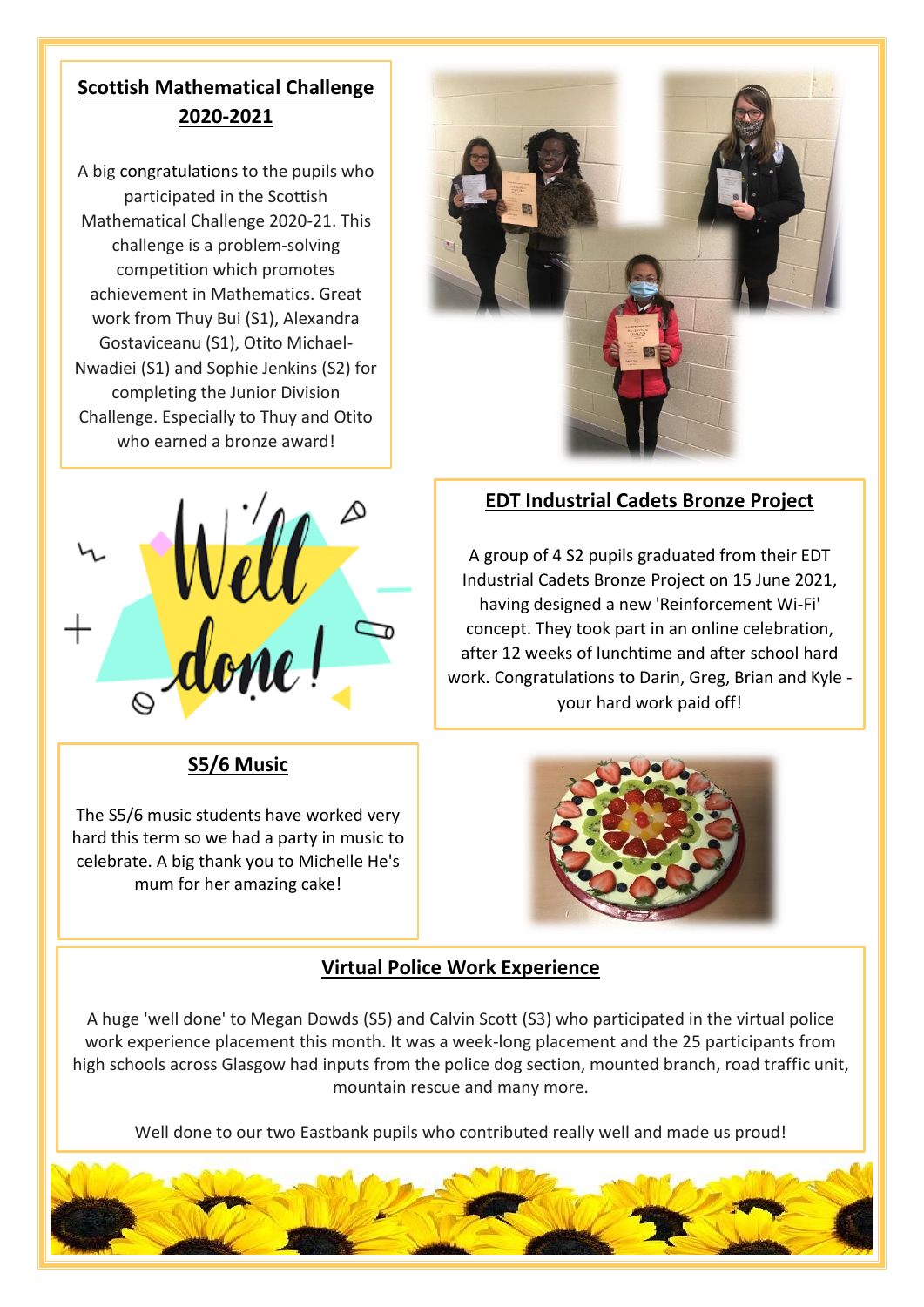#### **Outward Bound**

In June this year, our full S1 cohort had the opportunity to experience a full day of outward bound activities. Pupils spent the full day learning about the local environment, how to build a shelter and developed their leadership skills by experiencing opportunities to lead other pupils during activities. During the day, pupils were also able to develop their communication skills as well as their confidence, self-belief and ability to work as part of a team.







#### **Chemistry First Prize for Eastbank Academy**

The Eastbank Academy team of S3, now S4, Baille Shepherd, Lucy Duggan, Soham Shinde and Keisy Zimunya *won first prize* for their nano-polymers (bouncy ball) project in the Young Chemical Ambassador programme run by Strathclyde University. They each won Amazon Fire Tablets. The organisers were very impressed by their teamwork, organisation skills as well as their well-rehearsed presentation to their classmates. This is great news – well done to the team for their excellent scientific knowledge and skills, for beating the opposition, and for representing the school. Well done – we are very proud of you!